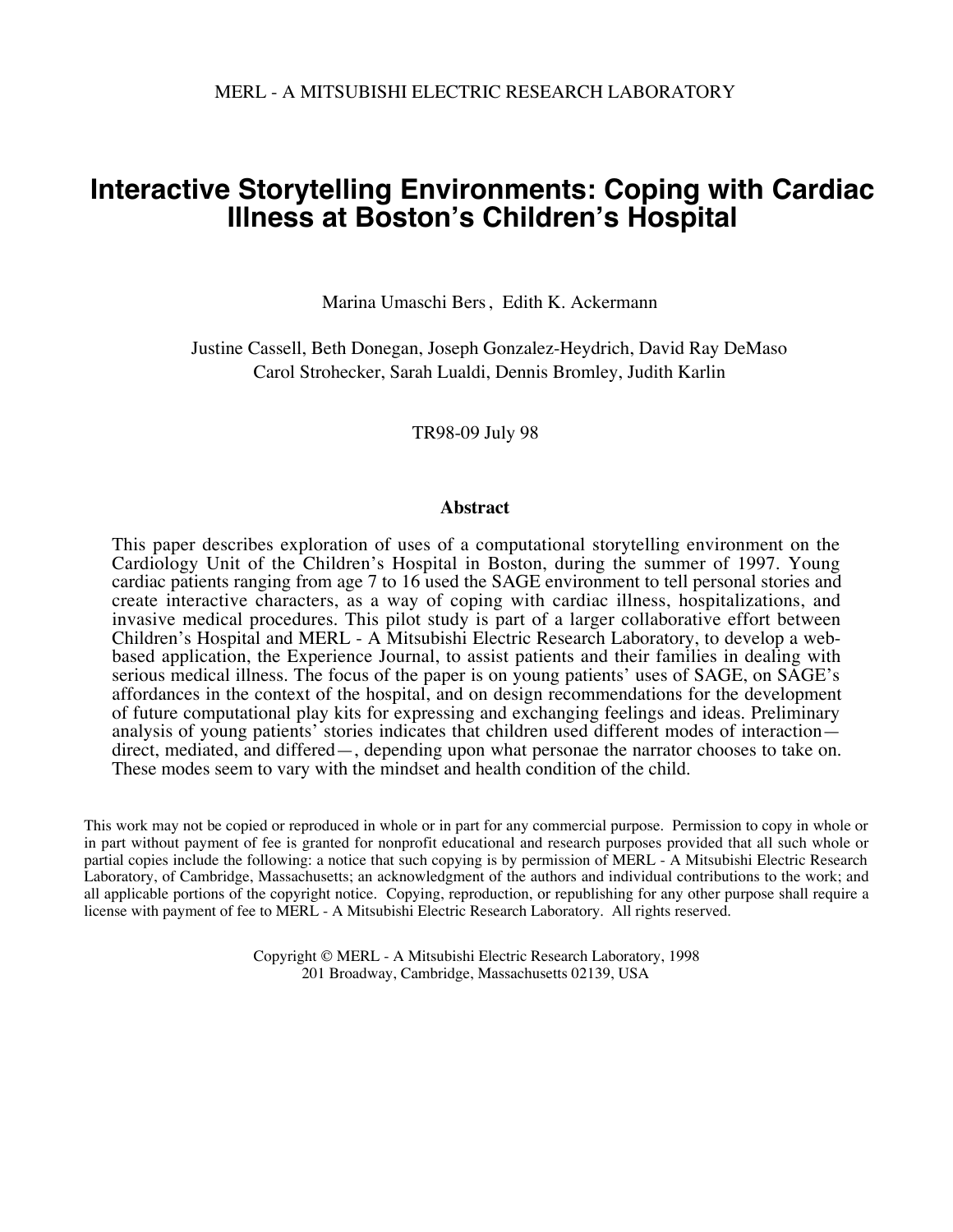# **Interactive Storytelling Environments: Coping with Cardiac Illness at Boston's Children's Hospital**

**Marina Umaschi Bers† , Edith Ackermann††,**

**Justine Cassell† , Beth Donegan†††, Joseph Gonzalez-Heydrich†††, David Ray DeMaso†††, Carol Strohecker††, Sarah Lualdi†††, Dennis Bromley††, Judith Karlin†††**

**† MIT Media Laboratory 20 Ames Street, E15-320 Cambridge MA 02139 USA** 1 617 253 0379 marinau@media.mit.edu justine@media.mit.edu

**††MERL - A Mistubishi Electric Research Laboratory 201 Broadway, 8th floor Cambridge MA 02139 USA** 1 617 621 7500 edith@merl.com stro@merl.com bromley@merl.com

### **†††Children's Hospital 300 Longwood Avenue Boston MA 02115 USA** 1 617 355 6724

doneganb@a1.tch.harvard.edu heydrich@a1.tch.harvard.edu demaso@a1.tch.harvard.edu lualdi@a1.tch.harvard.edu judithc@tiac.net

# **ABSTRACT**

This paper describes exploration of uses of a computational storytelling environment on the Cardiology Unit of the Children's Hospital in Boston during the summer of 1997. Young cardiac patients ranging from age 7 to 16 used the SAGE environment to tell personal stories and create interactive characters, as a way of coping with cardiac illness, hospitalizations, and invasive medical procedures. This pilot study is part of a larger collaborative effort between Children's Hospital and MERL - A Mitsubishi Electric Research Laboratory to develop a webbased application, the Experience Journal, to assist patients and their families in dealing with serious medical illness. The focus of the paper is on young patients' uses of SAGE, on SAGE's affordances in the context of the hospital, and on design recommendations for the development of future computational play kits. Preliminary analysis of children's stories indicates that children used different modes of interaction direct, mediated, and differed—depending upon what personae the narrator chooses to take on. These modes seem to vary with the mindset and health condition of the child.

#### **Keywords**

Interactive storytelling, authoring environments, cardiology illness, coping strategies,

computational play kits, soft interfaces

#### **INTRODUCTION**

The work presented here was conducted in the Cardiology Unit of Boston's Children's Hospital with cardiac patients ranging from 7 to 16 years old. Its main purposes were: 1)

to gather stories and pictures to be incorporated in the Experience Journal [1], an intranet site developed at MERL to help patients, hospital professionals, and families to contribute and link narratives related to cardiac illness and medical interventions; 2) to explore the uses and limitations of SAGE [2,], a storytelling construction kit that supports children's creations of their own interactive storytellers and engages them in expressing their feelings in a playful context; and 3) to form design recommendations for future play kits that address emotional needs of young patients and their families, as well as overall design considerations for work with computational tools in hospital environments.

## **BACKGROUND WORK**

Improvements in the management of cardiac disease have enabled children to survive who in the past would have died, however, many of these youngsters continue to experience chronic illness with repeated hospitalizations and opeartions. While existing research addresses the emotional burdens on young patients facing chronic illness [3] and stresses the crucial role of adaptive parent-child relations as a predictor in their wellbeing, much remains to be done in order to understand the complex relations between lifethreatening heart diseases and psychological outcomes [4].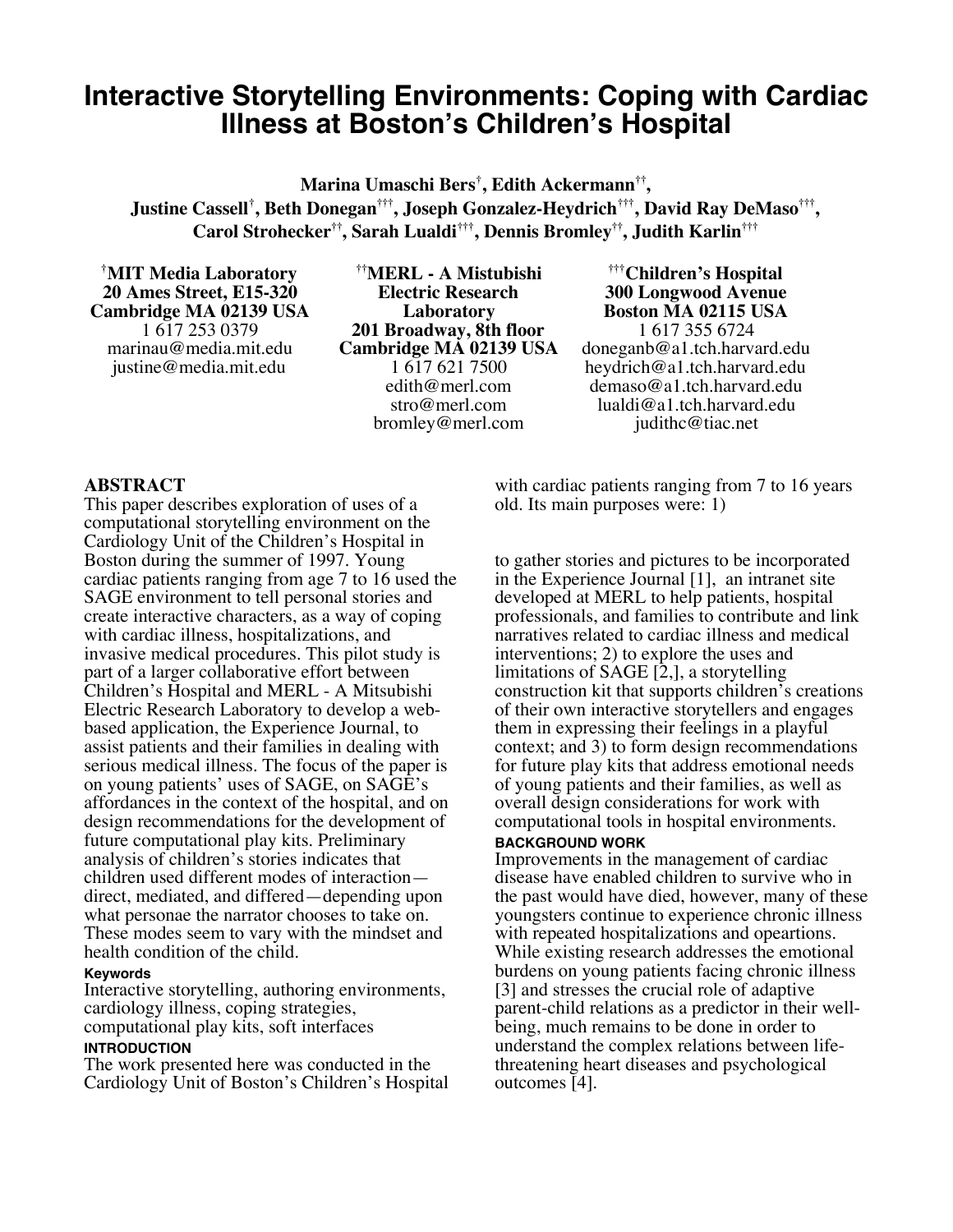Many interventions have been developed at Children's Hospital to address the needs of patients and their families (e.g. pre-admission hospital preparatory programs, individual physician meetings, books for different ages, psychiatric consulting, etc.). The cornerstone of these interventions has been to provide children and their parents with important education regarding their illness while allowing their expression of negative emotions. We wanted to explore ways in which the affected patients and their families could develop and maintain a significant role in their own recovery process. Discussion of relevant literature and existing software, on-site hospital observations, and interviews with patients, families, and medical professionals have allowed us to identify a few areas where current interventions could be augmented. Two of these areas will be addressed here:

- The need to provide a forum where families and children can exchange experiences and learn from one another.
- The need to encourage young patients to express and share their feelings through story telling and other forms of symbolic enactment  $|5|$ .

Narrative or "the story a person tells about her life" can be a helpful therapeutic tool in that it provides a means of dealing with fears and fantasies. For example, myths [6] show us how to live a meaningful life and fairy tales [7] help us develop our inner resources in order to cope with issues in growing up. Research has been done in using narrative with young patients to treat traumatic experiences [8, 9, 10]. Stories serve not only emotional and social functions, but also a cognitive one. Narratives allow us to understand past experiences and organize them in terms of future ones [11].

Work has been done to create interactive storytelling tools that explore: personal family narratives [12], theatrical approaches to humancomputer interaction [13], traditional literary problems such as point of view and suspension of disbelief [14], emotionally believable agentbased systems [15], and emergent, dynamic, adaptive story creation [16]. However there have been few attempts to use computational narrative environments for therapeutic purposes.

#### **DESCRIPTION OF THE SAGE ENVIRONMENT**

SAGE (Storytelling Agent Generation Environment) is a construction kit that supports children's creation of their own wise storytellers to play with. This environment was developed at the MIT Media Laboratory to address the need for technological environments designed to encourage children's exploration of their inner worlds through the use of personal storytelling [2, 2A].

SAGE was conceived to help children "play out" what is happening in their lives by telling and listening to stories. In order to encourage children's emotional engagement, the assistant of the sage storytellers is embodied in an interactive stuffed animal — a *soft interface*. With SAGE, children become the designers as well as users of their creations. Thus, SAGE supports two modes of interaction. In the first mode, children share their personal stories with a wise sage, and its rabbit assistant, who "listen" and then offer a relevant tale in response. In the second mode, children can add to the collection of wise sages by designing their own storyteller for themselves and others to interact with.

In order to support children in creating their own characters, a visual programming language was developed to design and program: (1) the scripts that are used by the storyteller, (2) the conversational structure or flow of the interaction, (3) the body behaviors of the interactive toy, which behaves as the pet assistant of the storyteller, and (4) the database of tales that are offered in response by the character. SAGE also has multimedia capabilities allowing children to record their own stories and to draw their own characters.

Development of SAGE was guided by the educational philosophy of constructionism [17, 18], according to which people learn best when engaged in creating some tangible object that they can reflect upon and share with others. In light of this approach, SAGE focuses on creating stories and storytellers as "evocative objects" [19] that invite reflection about the child's inner world.

SAGE seeks cognitive and emotional engagement. Hence, the decision to embed the assistant of the sage storytellers in a programmable interactive stuffed animal — a soft interface [21] (see figure 1). Winnicott [20] introduced the term "transitional object" to refer to the first "not-me" object perceived by infants to give warmth, have texture, or move about "as if" endowed with a life of its own — while remaining resilient and responsive. Quintessential examples are the blanket, stuffed doll or teddy bear that many young children like to carry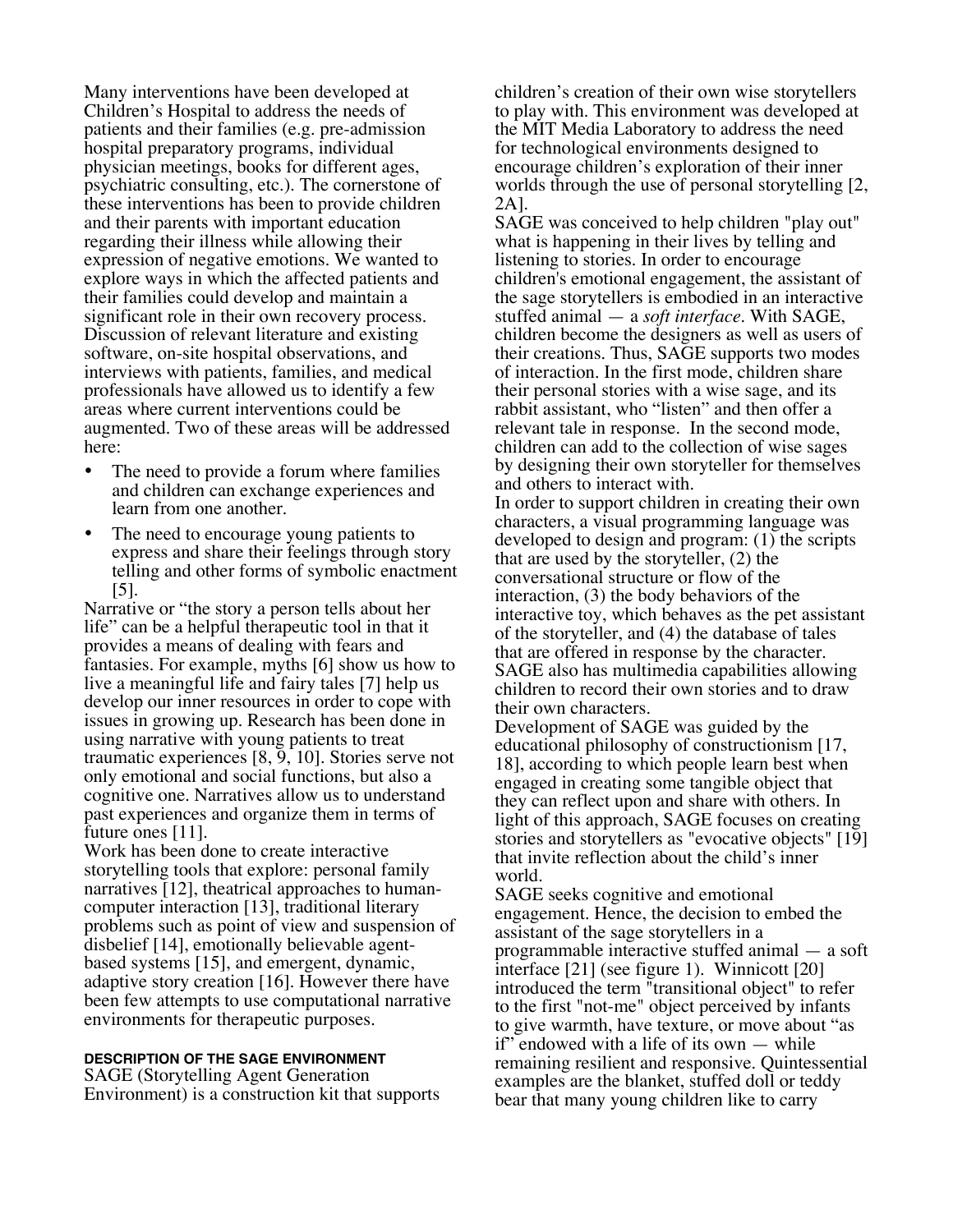around. In SAGE the rabbit assistant plays the role of a transitional object.

The stuffed animal is capable of some of the types of nonverbal behaviors that humans use to indicate engagement and which are commonly found in conversational narratives between people [22]. In interaction mode, children can watch the stuffed rabbit move as they converse with it. In design mode, children can decide on the toy's communicative behaviors as well as the different personalities it might have.



Figure 1: Interactive programmable stuffed rabbit

Previous work showed that children engaged readily with SAGE [2, 21]. Children created storytellers as projections of fears, feelings, interests, and role-models. Their experiences were supported by an iterative design process that enabled children to *decenter* [23] and *debug* their characters after observing other people's interactions with them.

Our current effort aims to observe how patients with serious cardiac illness might appropriate the tool. Erich Lindemann, former Chief of Psychiatry at Massachusetts General Hospital, describes such patients as "young people who suddenly have become quite a bit older; they are facing possible death, or serious limitations in their lives; and they will naturally stop and think about life, rather than just live it from day to day"

[24]. We wanted to offer SAGE to young patients in life-threatening situations as a means for exploring issues that worry them.

**SETTING THE STAGE AT THE HOSPITAL**

We hoped that eventually a culture would develop around the SAGE technology involving nurses, doctors, parents, and patients. We also saw possibilities for adapting SAGE to the Experience Journal and future efforts to develop software play kits. With these ideas in mind, we agreed on a work procedure that would not interfere with medical routines and adjusted the technology to fit the needs of the hospital setting. Preparations were guided by DeMaso and Gonzalez-Heydrich (psychiatrists), Donegan (child life specialist), and Lualdi (social worker). We mounted the computer and rabbit onto a wheeled cart so the setup would be mobile, safe, and properly wired. Later, we conducted sessions with SAGE at each child's bedside. To engage the young patients, we created a character who could tell stories relevant to the medical environment. As a first example, we made "Mrs. Needle". This cartoon-type character allows for symbolic enactment of fears children have of needles. She uses humor as a way to break the ice and engage children in an interaction. Later, different children created new characters, such as "Sadly Alone" and "Mr. Tape", and hospital professionals built their own, such as "Mr. Squeeze".

#### **SESSIONS WITH SAGE**

We wanted to deepen our understandings of how young cardiac patients might work with SAGE and how SAGE could fit into a very different environment from the one it was conceived for originally. We worked with eight children ranging from 7 to 16. We explained the project to all children and their parents. Written consent was obtained from the parents to use their children's contributions.

Here we describe children's uses of SAGE and propose a framework for interpreting their stories. (The children's names have been changed in order to ensure privacy.) We then discuss SAGE's affordances for the hospital environment and make design recommendations for evolving SAGE, the Experience Journal, and play kits that may be developed in the future.

#### **Some stories**

Lisa (16) created a character (herself) called "Sadly Alone." The character asks the user, "Are you feeling sad?" and then tells a story. Lisa worked on her story with a close family member. Lisa was gravely ill when working with SAGE.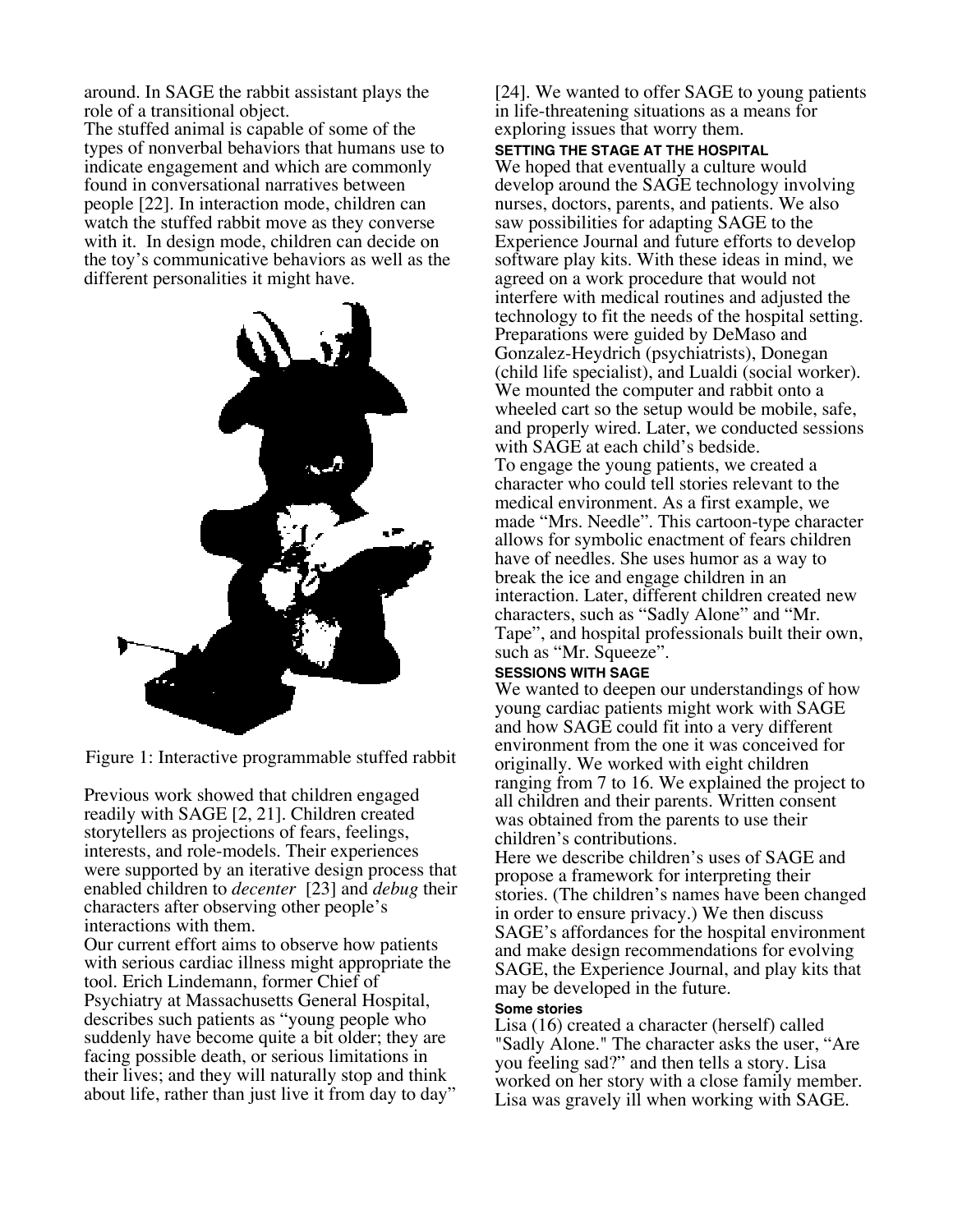My name is Lisa, and I have a problem. I'm 16 years old and I have a real bad heart problem and I am getting ready to have a heart transplant really soon but the hardest thing is my mother [is very sick] And I have a little brother, so it's so hard to leave them alone so I just stay strong and do what I have to do and if you ever have this kind of problem just stay strong for your family and think of me. (\*) Lisa \* Samuel (13) is an outpatient who visits the hospital regularly in order to receive treatments. He wrote three stories and then put them together under the same title.

The heart transplant dictionary At first I felt very sick and I had to go into the Emergency room. First I had an IV which I never had before which I was pretty scared about and then I had a blood test on my arm and I never had one of those either which I was very scared about too but the IV was much scarier because I didn't know how much it was going to hurt. And another scary part was a lot of different doctors coming in all the time and that made me nervous because it made me think that there was something very wrong with me [...] but then I got better and I got to go home and I thought that everything will be OK but then I got sick again and I had to go back to the hospital and then they realized that I had to have a heart transplant.

After my heart transplant I was very sick because my body was rejecting my heart and it made me feel very sick and I had to go in for medicine and get biopsies twice a week where they go through a vein in your neck with a needle and they thread a catheter through and then they scrape a little piece of the heart tissue to see if you have any rejection. Rejection is when your white blood cells do not recognize your heart and think it is some bad virus or

disease because it is not your original heart and your white blood cells try to attack your heart. So I kept having rejection [...] so they sent me to [another hospital] to go on a experimental drug [...] and felt better and the new drug is working very well and now I have no heart rejection at all [...] The following examples are from saved logs of interactions that patients had with different characters, some already existing and others created by the children. Interaction between CHILD and SAGE happens through the keyboard: typing input and text-to-speech or recorded output. This is a log of an interaction between Damian (16) and the rabbit, best friend of "Mrs. Needle." SAGE: Hi, what is your name? CHILD: Damian SAGE: Welcome, Damian. I am Bunny, the best friend of Mrs. Needle. She hides in the computer because she is a little shy. She thinks that all the kids hate her. So she asked me to talk on her behalf. Is that OK with you? CHILD: yes SAGE: Wonderful, wonderful, Damian! Mrs. Needle is worried because kids scream when they see her. But, have you met Mrs. Needle before? CHILD: I guess yes SAGE: Well, Mrs. Needle is my best friend and she hides in the computer. Tell me, Damian, how old are you? CHILD: 16 SAGE: Wauh, Damian, you are older than me. I wonder if you are you scared of needles as I am ? I hate them, all except my friend Mrs. Needle. What about you? CHILD: They are all right SAGE: As I was telling you, Damian, I am Mrs. Needle's best friend and she asked me to find out why children hate her so much. She thinks that it is because she stings, but she is not sure. What do you think?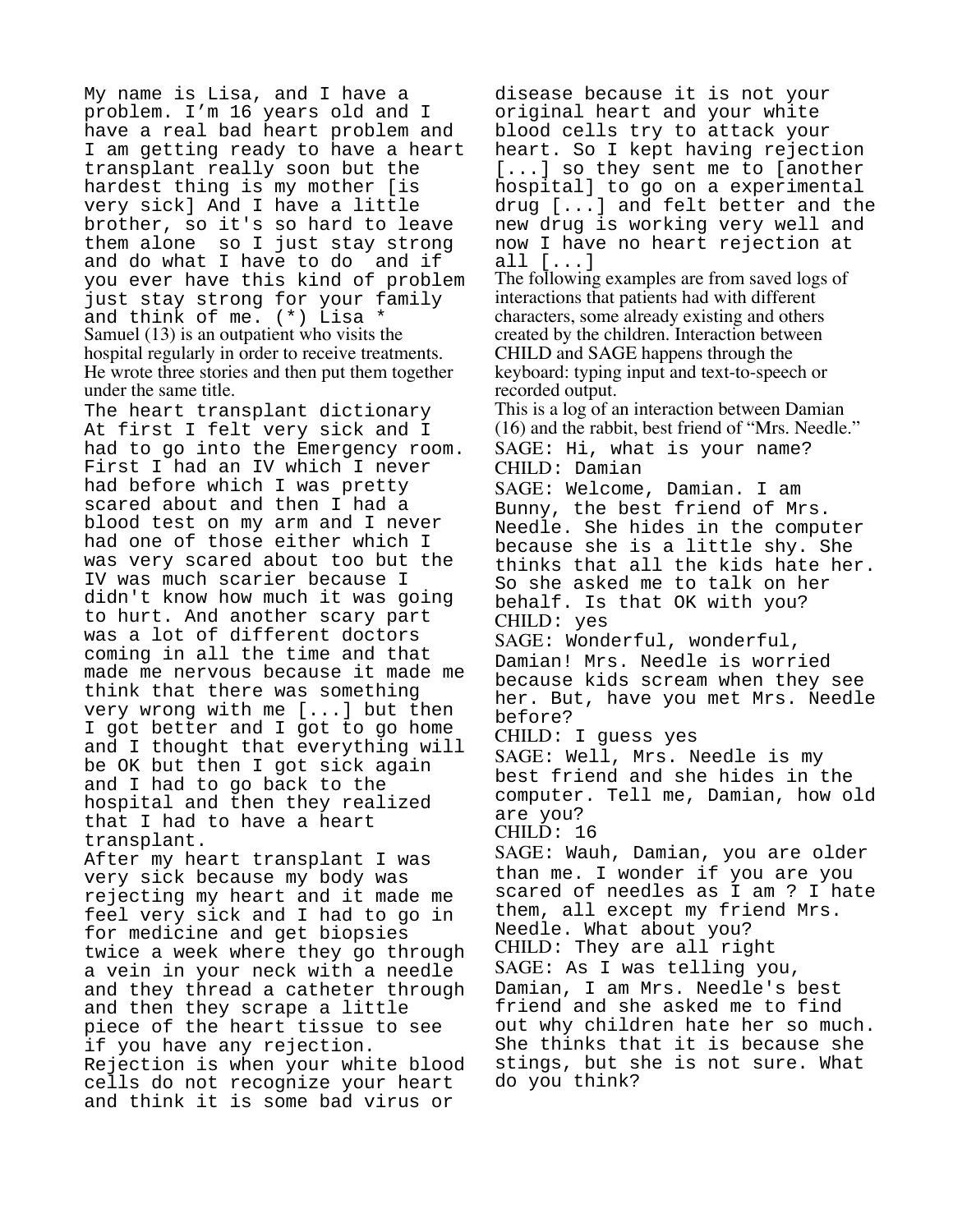CHILD: yes no kid is excited to get any needles SAGE: I see Damian ... what else can you tell me about this? CHILD: the kids are afraid of it because it hurts and they don't like it to hurt and I guess that is it SAGE: Well, Damian, let me see if I understand. I am sure that Mrs. Needle is very happy to hear what you have to say. Yes no kid is excited to get any needles the kids am afraid of it because it hurts and they don't like it to hurt and you guess that is it. Am I right? CHILD: yes SAGE: Guess what, Damian? Mrs. Needle has a story for you. She is shy but she loves to tell stories. She always says that they have power...Listen to her... SAGE: They built me to sting, but that is not all I do. If you were a flower I could water you without hurting you. But you are not, and I am not a water pot. My nose is like a hose or like a straw and my belly has goodies than can help you to heal. When my belly is empty, the goodies are yours and you can feel better. But sometimes it is the other way around. My belly starts completely empty, and then it becomes full with your goodies. You can think of me as a someone that only stings, but I also do good. The problem is that this is not always immediately obvious. SAGE: I loved Mrs. Needle's story, but how about you? Does it somehow relate to what you told me before, Damian? CHILD: yes it does SAGE: I see, Damian, please explain me the connection. I don't get it. CHILD: the children don't realize that the stuff can help them, the medicine SAGE: I see, Damian, you got the power of the story. I am sure my friend Mrs. Needle will be very happy. I wish that you will always have the courage to keep telling and listening to stories. I hope to see you soon....Bye !

After playing with "Mrs. Needle", Damian decided to create his own character called "Mr. Tape." He created the conversational structure<sup>1</sup>, the scripts that "Mr. Tape" says, and also the stories that he tells. After, he interacted with the character and invited other people in the Cardiac Unit to play with him. This is a saved log of Damian's interaction. SAGE: Hi my name is Mr. Tape. What is yours? CHILD: Damian SAGE: Well hello, Damian, my name is Mr. Tape. I am very sticky, as you probably may know, a lot of children don't like tape because when you have to take it off it hurts. Some kids like me to put me anywhere, like the face, hands, just for fun. Do you like tape? CHILD: no SAGE: I am sorry, why don't you like me. Does it hurt you? CHILD: sometimes, yes SAGE: Well, I am good for taping things up that are broken and I come in different kinds. I try to do the best I can with making things back to normal. So, Damian, how old are you ? CHILD: 16 SAGE: You are lucky to be able to live that long. My life expectancy is only two to three years. Some people use me up fast and sometimes I am forgotten in the junk drawer. I get pretty lonely in there. Would you like to hear my story? CHILD: yes SAGE: When I am used as medical tape I am the number 1 user for nurses and doctors. I go on IVs and wrap things up. I am good to write on for the nurses to put on IV medication. You can use me just about everything in the hospital but I am not very sticky for heavier objects. I could be colored on and used for decorations for kids that are very bored. Some people just throw me around and drop me which hurts my feelings, I can't pick them up and drop them, but I thank them for using me as their number one choice.

 $\overline{a}$ 

<sup>1</sup> A diagram of the conversational structure is displayed in a window area where children can design the flow of the conversation between the storyteller (computer or toy) and subsequent users [2, 21].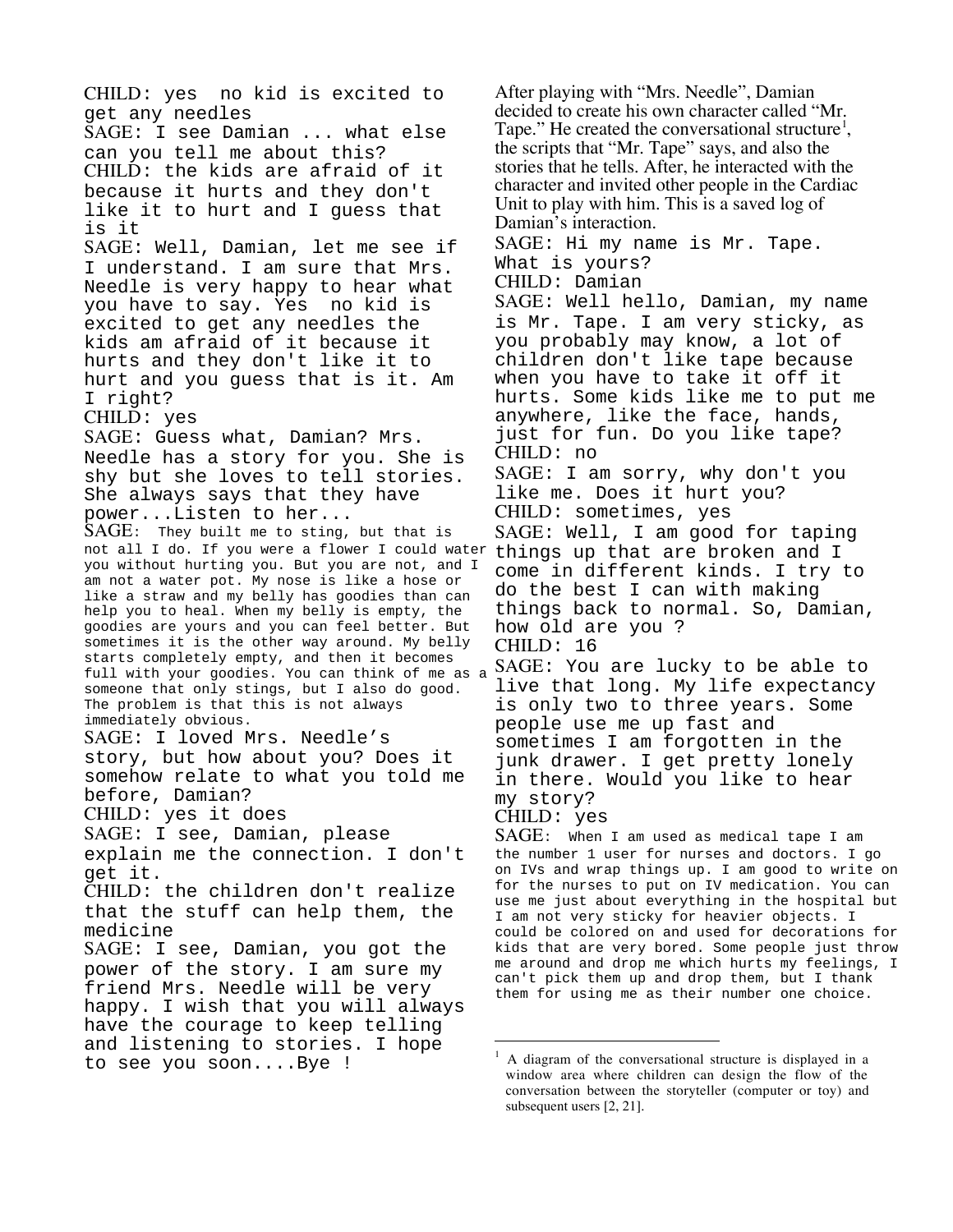Well it was nice talking to you, maybe you will talk to me again and listen to my story. Bye

#### **Interpretative framework**

As a means of understanding the coherence in children's interactions with SAGE, we drafted an interpretative framework that groups the creations (stories and storytellers) into three categories according to narrative function. These modes correspond to ways of using SAGE. We call them "direct," "mediated," and "differed." We used some classic questions from literary studies to guide our reading: "Who is saying what to whom?" and "What persona does the narrator choose to take on?". Answering these questions led us to focus on interesting characteristics of the children's creations, such as: the role of the child as a designer (as expressed through the chosen narrative voice), the audience for whom the message (story or storyteller) is intended, and the persona used in the narrative. These characteristics seem to vary with the mindset and health condition of the child. Some of the children employed the **direct mode**, using the first-person voice and telling stories from personal experience or creating storytellers who are clear representations of themselves. The narrator chooses to behave as an author or spokesperson and sends a message to an audience which is the world. Within this mode we identified two different approaches, which we call "expressive" and "informational." In the expressive approach, children who need or want to tell their own personal life stories open up to others about their inner feelings. In the informational approach, children give factual accounts of their illnesses and medical interventions. For example, Lisa's approach was expressive; she called her storyteller "Sadly alone" and told a very personal and sad story. Samuel used SAGE in a strictly informational way. He called his story "The heart transplant dictionary" and frequently used medical names and facts. Both children had serious health problems. However, by the time he worked with SAGE, Samuel had already overcome the worst of his illness and was an outpatient visiting the hospital periodically, while Lisa was an inpatient in very serious condition.

Some of the children employed the **mediated mode**, using SAGE to express their feelings indirectly. They may choose to interact with an already existing character who does not ask direct personal questions, or to add stories to this character's database. Children may behave as

actors or performers and may use the secondperson voice in their stories. The children we worked with who adopted this mode were sick but their condition was not, at the time, lifethreatening. They were willing to enter into a fantasy world that allowed them to play with different aspects of their illness, without approaching the issues directly. Some of the children employed the **differed mode**, using SAGE to its maximum potential by situating themselves in the role of a playwright or choreographer of the interaction. They created a character who may have represented themselves in a symbolic way. The audience was the whole world and the children were conscious of how audiences might react to their storytellers. The children we worked with who adopted this mode were about to go home and often chose to give a humorous profile to their characters. Ong [25] quotes Henry James in saying that "an author makes his reader very much as he makes his character." This describes what children did using SAGE. They made characters as well as stories, but they also made their own imagined audiences. For example, Damian was very concerned, during the creation of Mr. Tape, about what "the other kids" would think while playing with the character. He was worried that they would get afraid of real tape or get ideas about things that might not really happen to them. He would carefully edit his story and dialogs — not from a literary perspective, but from an awareness of the implications and effects that his character might engender in the recipient of the message. In this context, the digital domain can offer more than printed media. Although there is a long literary tradition, as shown by Ong, in fictionalizing audience, interactive media offer the possibility, after one has created a character (and audience), to try it out. As previous work with SAGE suggested [2], the fact of actually trying out the character with the audience, in an iterative design process, helps children *decenter* , put themselves in someone else's place, and get a little closer to the audience.

#### **SAGE'S AFFORDANCES**

A few features would need further consideration if the tool were to be developed for use in hospital environments. Here we are especially concerned with young children as users.

• **Support different styles of storytelling**: The children were able to use SAGE in many different ways. They moved with ease between modalities (draw the character, record stories, write stories, create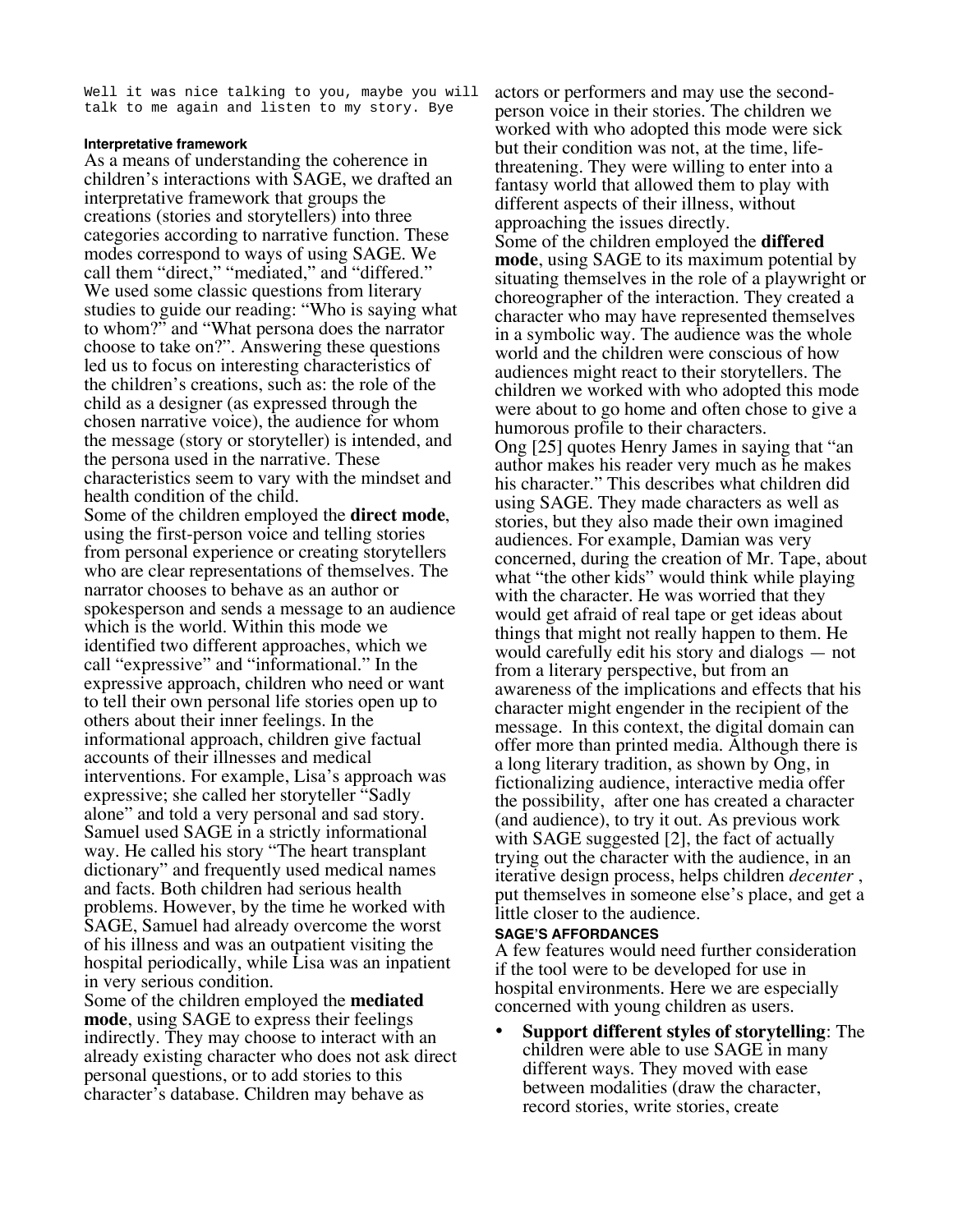conversations, create stories, interact with the characters, have other people interact with the characters). Children need to be able to choose from a set of computer-based storytelling experiences based on the desired level of personal engagement (from personal stories to fictional stories), as well as on readiness for self-reflection.

- **The importance of voice:** Children generally liked to hear their stories read by the different text-to-speech voices in the computer. Moreso than in previous work with SAGE, young patients in the hospital enjoyed recording the stories in their own voice. Children engaged in the direct mode wanted human voices, while children engaged in the differed mode tended to prefer "funny computer voices." The recording and replay of a child's own voice needs to be better integrated in future versions of SAGE.
- **Software limitations:** The conversational structure of the tool, while important, is too complex for the current use. In order to create a conversational structure, the child needs to know some basic programming, which may require a lengthy learning curve. In the hospital, time for play is unpredictable, so it is impossible to plan a session in which a child would have some time to learn the tool and some time to actually use it in a meaningful way. To solve this problem without taking the possibility for children to design their own storyteller dialogs, we created a conversational template that children could easily change without worrying about the underlying programming.
- **A steep learning curve**: At the moment, SAGE's interface is not intuitive. It requires a knowledgeable person to first work with the children and show them what they can do and how. At the hospital, is not easy to establish times for learning a new tool. However, what we saw at first as a problem — the need for a human mediator as part of the interface turned out to be a positive aspect of the interactions.
- **Hardware limitations**: SAGE's big computer and rabbit (with its delicate devices that must be plugged in at all times) proved too cumbersome to be easily moved around the unit to different patients' rooms. The tool setup required for each session consumed part of the time available for working with the children.

In summary, while SAGE enabled children to express emotions in different ways, it is still a prototype that requires future work on both the hardware and software.

**LESSONS ABOUT THE HOSPITAL SETTING** In this section, we address issues affecting the use of technological / educational tools in hospital settings.

- **Researchers' emotional shock**: Interdisciplinary teams are needed in order to produce computational multimedia environments. Team members necessarily have different backgrounds and skills, and in our case varying exposure to severely ill children. Adjusting to the grave realities of some of the children's' situations required support from all involved.
- **Scheduling complexities**: So many interdependent procedures occur during a hospital stay that it is hard to find or guarantee time for an extra activity such as working with a computational tool like SAGE. Sessions can be very short or very long, and often there is no opportunity for follow-up. Visitors and medical professionals may arrive at the bedside at any time, and children may go home earlier than expected.
- **Children as design partners**: The children we worked with often knew a lot about their illnesses and needs. They told us about their situations and decided when or when not to engage in and sustain SAGE activities. We hope to include children, as well as their caregivers, in making decisions about future play kits.
- **Computers in public spaces:** When we were not using the computer it stayed in the unit's playroom, where patients and families spend free time. Most of these people are naive computer users. They inadvertently found ways of messing up the organization of system files, the SAGE application, and children's creations. We didn't want to lock or isolate the computer, since we want to create a culture around the technology. However some sort of protected system is needed — ideally, one that does not require people to remember a password.

**RECOMMENDATIONS FOR FUTURE PLAY KITS** Severely ill children have different emotional and physical needs than healthy kids. They often get tired easily and may feel uncomfortable, helpless, or anxious. Some children, especially those in a recovery stage, need to walk, practice good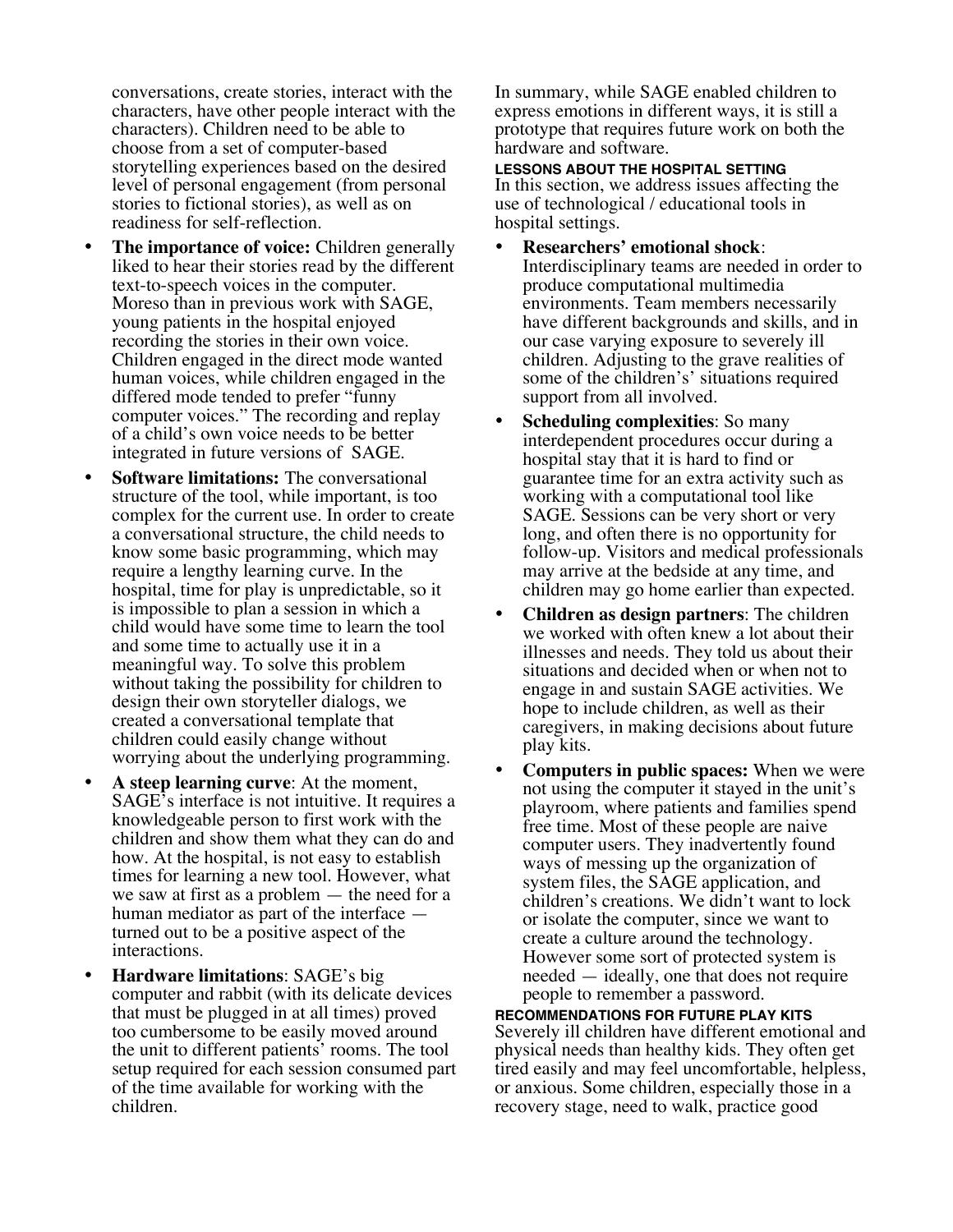posture, and do breathing exercises. Play kits should help in the physical and emotional recovery processes by empowering children, entertaining and relaxing them. The technology needs to be secure and flexible enough to allow children who are distracted and sick to play in fantasy worlds. Here we outline some recommendations for future play kits and other computer-based environments, such as our Experience Journal, for use in a hospital setting.

- **Mobility / portability**: In a hospital, ubiquitous computing becomes a must. Technologies must be portable and mobile, perhaps even wearable. This is essential to the success of a long-term project.
- **Mediation of a trained person**: At the hospital, a good computational interface may not suffice on its own. A person may need to guide and often type for patient/users (it is hard to type while wearing an IV). Both the Experience Journal and SAGE require a human gate-keeper to ensure that children will not encounter stressful contents that they may not be prepared to deal with.
- **Leaving traces and being heard**: Technological environments can help sick children to leave their trace and their signature in the world. Play kits are places for them to say "I did this" and for others to recognize and appreciate their creations. This can be very empowering in hospital environments, where children often feel disempowered. It is equally important for them to know that people who are import to them will listen and respond.
- **The potential healing power of narrative:** Although sick children are often provided with entertainment software, it is important to design play kits that allow children to explore their inner worlds. In a hospital environment, work with play kits can complement the work of psychiatrists, psychologists, and child life specialists.
- **Collaborative play**: Play kits can encourage the participation of visiting friends and family members. Through shared creative activity, participants can learn to cope with long stays at the hospital and build trust.
- **Supporting interruptions:** Play kits need to support activity in both small and large chunks of time, and should have an automatic saving function. Such a feature ensures that children's work is safely kept, but also

prevents felt "tragedies" when interruptions occur.

• **Flexible input modalities**: Children in the hospital sometimes need to exercise their bodies as well as their minds and emotions. Furthermore, children may have health limitations that impinge on their abilities to use common interface devices such as keyboard-and-mouse. Experiments with multimodal interface technologies, such as pen-based input and speech and gesture recognition, may yield useful combinations for sick children.

## **ETHICAL QUESTIONS IN THE WORK**

The dictionary defines deontology as "the theory or study of moral obligation." It is a word that we do not use very often. However, it is always present when thinking about uses of technology in a real-world environment. Especially in a place like a hospital, where we constantly deal with life and death issues, we need to think about how our interventions affect a situation.

Often, when developing new technologies, we create prototypes and test them in the real world. These prototypes often crash and are not yet ready to be used in a reliable way. This is well known by the first users of the prototype, and if work gets erased or ill-saved, that is part of the "contract." There is always a second chance for the user to re-do his or her work and, in testing situations, there is no major emotional involvement.

However, working with a prototype with children who are sick presents a very different challenge. These users may not have a second chance, either because it is not always sure how long they will stay in the hospital or because they may die. They understand that they are working with a prototype, but nevertheless their stories and contributions are deeply meaningful for them. In many cases, testing the tool is their unique last chance to leave a trace of their existence in the world. Designers and facilitators of the technology need to take extra care in making sure that things done once will remain. The deontological question should always be in mind.

## **FUTURE WORK**

It takes time to create a culture around a technology. We hope to keep the effort going, to ensure a smooth transition until the Experience Journal and other play kits are ready to be used at the hospital. At the present time, we are designing a transition period, the purpose of which it is to provide the hospital community with different options to keep alive the culture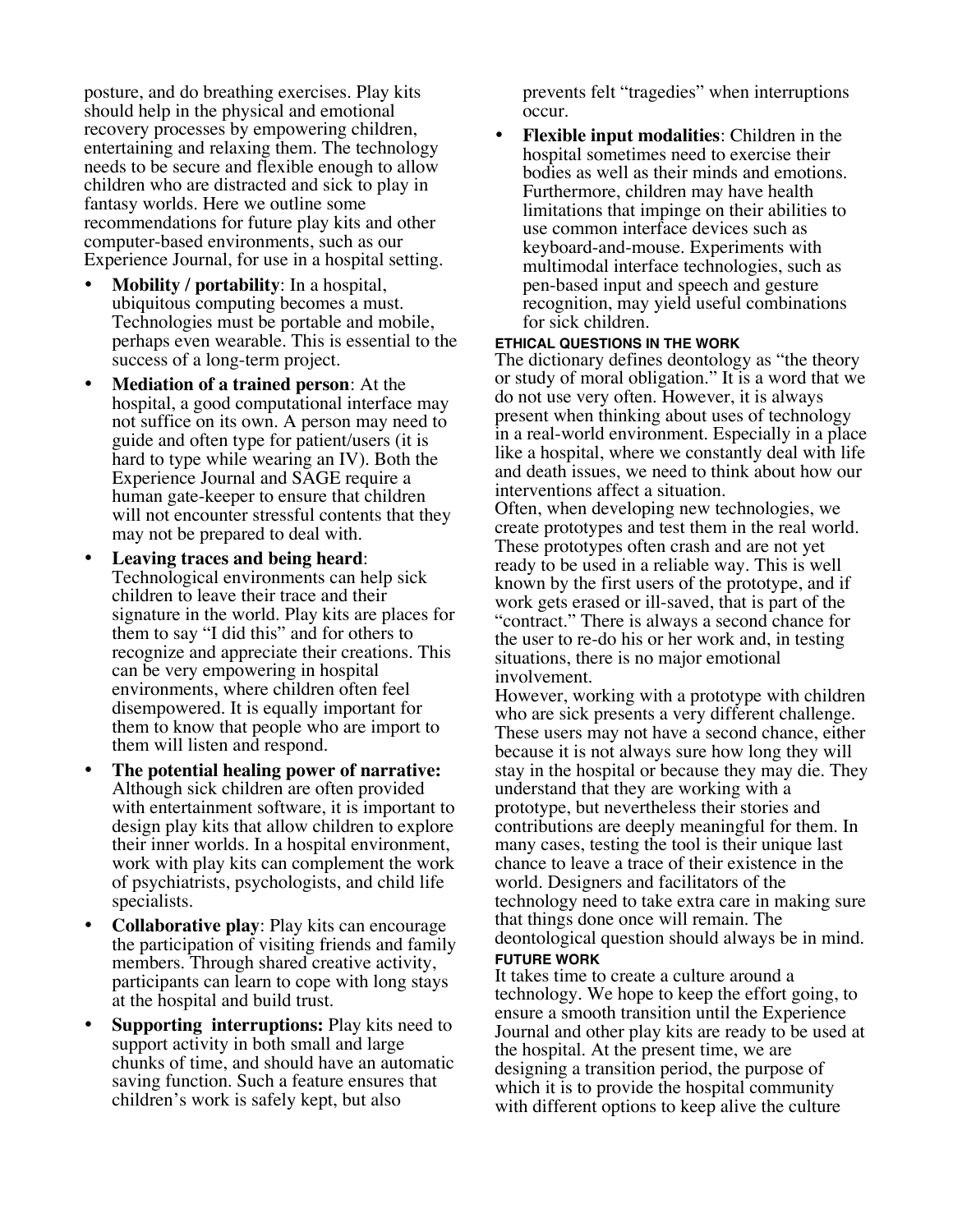around narratives from personal experience that we started with SAGE. For example, Donegan and Lualdi are creating an extensive library of hospital-oriented characters for children to interact with. We are also using "low-tech" avenues to compensate for the lack of mobility / flexibility of our existing prototypes. We created special envelopes that families can take home with them and use in case they do not have Internet connection but still want to contribute to the Experience Journal.

Concurrently, we have started evolving the SAGE environment into a marionette-style play kit, anchored in puppet shows often used in health-care settings. This scenario assumes that the tool has a "low threshold" for kids who do not feel up to working with the computer and the keyboard, and a "high ceiling" for those who want to use all the computer's potential and may want to enter the world of programming.

#### **ACKNOWLEDGMENTS**

We would like to thank the children and staff of the Boston Children's Hospital for their help, engagement, insights, and kindness. We thank Prof. Brian Smith for his thoughtful comments on our draft. Sarah Gibson, Joe Marks, amd Chia Shen from MERL participated in an early phase of the project, which led to the development of the Experience Journal and laid the ground for our work with SAGE.We thank the MIT Media Laboratory Gesture & Narrative Language Group, and the Epistemology and Learning Group, as well as the wonderful team of undergraduate research assistants who worked on the SAGE implementation. We are grateful to Interval Research Corporation, for supporting part of this research, and to Lee Felsenstein, for building the rabbit. Finally, the current effort is supported by MERL - A Mitsubishi Electric Research Laboratory and Children's Hospital, Boston.

#### **REFERENCES**

1. Ackermann, E., Bromley, D., DeMaso, D., Gibson, S., Gonzalez-Heydrich, J., Marks, J., Shen, C., Strohecker, C., Umaschi, M. (1997)*Experience Journals: Using Computers to Share Personal Stories About Illness and Medical Intervention.* Paper accepted by MedInfo'98, 9th World Congress on Medical Informatics. 2. Umaschi, M. & Cassell, J. (1997) *Storytelling Systems: Constructing the Innerface of the Interface,* Proceedings of The Second International Conference on Cognitive Technology, IEEE, 98-107.

2A. Cassell, J .(in press) *Storytelling as a Nexus of Change in the Relationship between Gender and Technology: A Feminist Approach to Software Design* in Cassell, J. & Jenkins, H\_From Barbie to Mortal Kombat: Gender and Computer Games. Cambridge MA: MIT Press 3. Ely, E. (1992) *The Experience of Pain for School-Age Children: Blood, Band-Aids*, and Feelings. In: Children's Health Care, vol. 21, no. 3, 169-175.

4. DeMaso, D., Beardslee, W., Silbert, A., & Flyer, D. (1990) *Psychological Functioning in Children with Cyanotic Heart Defects.* In: Developmental and Behavioural Pediatrics, 1990, vol. 11, no. 6, 289-294.

5. Ackermann, E. (In Press) *Enactive Representations in Learning: Pretrense, Models, Machines*. In: Bliss, J., Light, P., & Saljo, R., Eds. Learning Sites: Social and Technological Contexts for Learning.

6. Campbell, J. (1988) The Power of Myth. NY: Doubleday.

7. Bettelheim, B. (1976) The Uses of Enchantment : The Meaning and Importance of Fairy Tales. NY: Knopf.

8. Wigren, J. (1994) *Narrative Completion in the Treatment of Trauma*, Psychotherapy, vol. 31, no. 3.

9. Freeman, M. (1991) *Therapeutic Use of Storytelling for Older Children Who Are Critically Ill.* In: Children's Health Care, vol. 20, no. 4, 209-215.

10. Gaynard, L., Goldberger, J., & Laidsley, L. (1991) *The Use of Stuffed, Body-Outline Dolls With Hospitalized Children and Adolecents.* In: Children's Health Care, vol. 20, no. 4, 216-246.

11. Schank, R. & Abelson R. (1995) *Knowledge and Memory: The Real Story*. Advances in Social Cognition, vol. VIII, 1-85. NJ: Lawrence Elbaum.

12. Don, A. (1990) *Narrative and the Interface*. In: The Art of Human-Computer Interface Design. Reading: Addison-Wesley.

13. Laurel, B. (1991) Computers as Theater. Reading: Addison-Wesley.

14. Murray, J. (1991) *Anatomy of a New Medium: Literary and Pedagogic Uses of Advanced Linguistic Computer Structures, Computers and the Humanities* 25:1-14. Netherlands: Kluwer Academic Publishers.

15. Bates, J., Maes, P., and Hayes-Roth, B., Eds. (1995) AAAI Spring Symposium, Working Notes: Interactive Story Systems, Plot and Character.